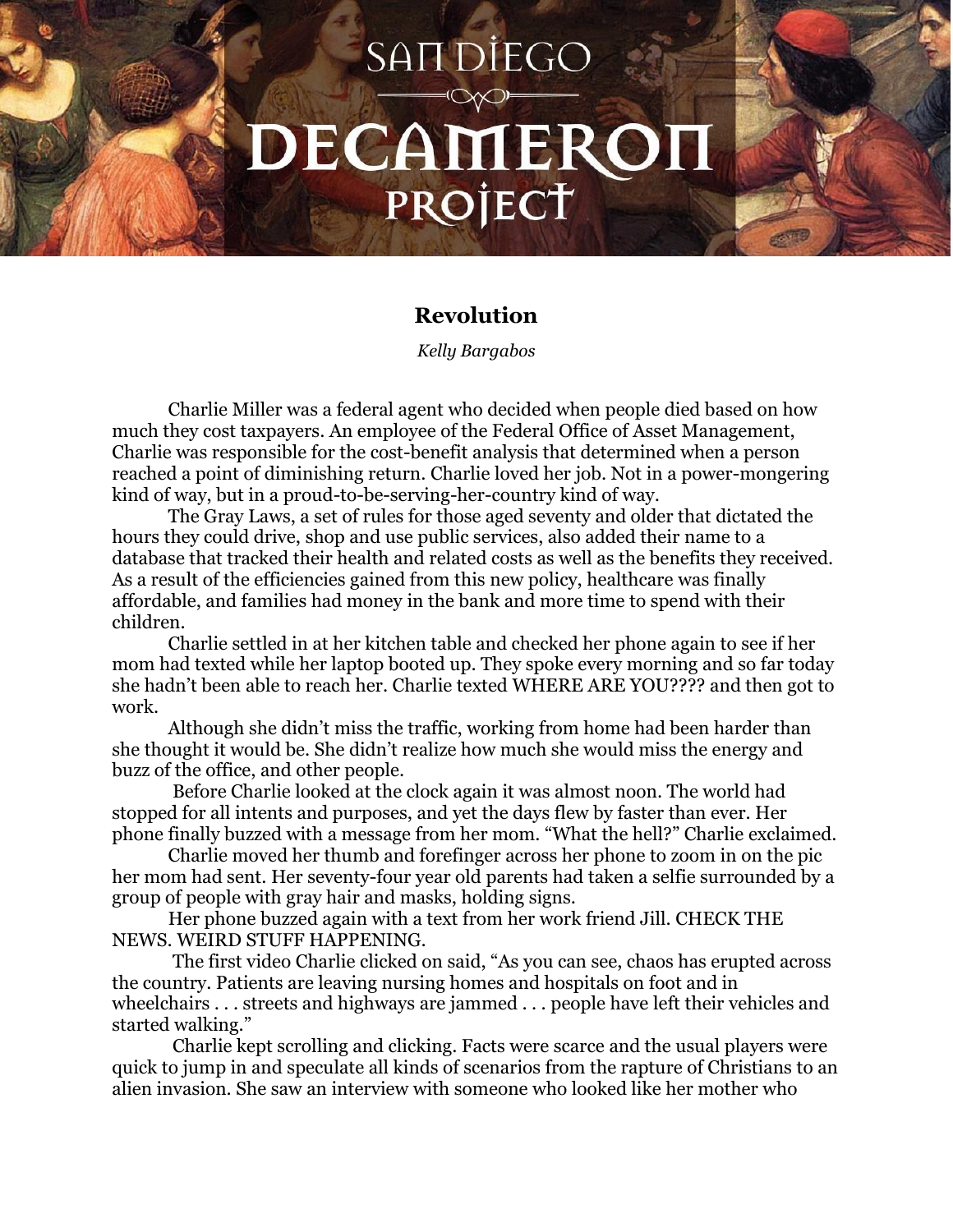said, "The time is now for the Gray Revolution . . . my life is not a formula."

A notification popped up with an email from Mr. Post that explained what was at the root of it all. Apparently, the President had signed an executive order that would require the *permanent retirement* of anyone over seventy who contracted the Coronavirus, regardless of their health and potential to recover. Charlie froze. She took her job seriously. Her decisions were solid and based on proven return on investment models. Now they were being told to ignore the facts and just eliminate people, regardless of the numbers and analysis? *What about the ethics they had sworn to uphold as federal agents?*

Charlie texted, MOM! HAVE YOU BOTH LOST YOUR MIND?

Her mom responded, WOODSTOCK.

Charlie hadn't heard that word in years. When she was a little girl, it was their inside joke and safe word. It was a promise, a rescue when needed, or a hug. When they were at a boring adult dinner party it meant they'd be leaving soon. When they dropped Charlie off at Kindergarten, it meant they'd be back to get her, and when Charlie was at a slumber party that took a mean-girl turn, it meant, "I'll be right there, I'm on my way." She used to sit on her dad's lap and he'd tell her stories of the music festival. "It was half a million lost souls who found each other . . . who knew they wanted to find their way to a new world . . . different from the one they'd been handed. They had no idea how to get there, but they believed they could get there together." It was comforting when she was young, but by twelve or thirteen she saw it as silly and childish.

The President's order went against everything Charlie believed in. If the numbers didn't matter, then what did? The analysis, the spreadsheets, the certainty of it all gave order to Charlie's unpredictable life. This job had saved Charlie, or so she thought.

Mr. Post had recently shared the administrator password that gave Charlie full access to the national FOAM database. At the time, she didn't understand why she would ever need it, but with the pandemic and resulting lock down, Mr. Post wanted someone else to have it, just in case.

Charlie refilled her coffee cup and paced around her small living room. Her shelves and walls were filled with picture frames—frames decorated with beach umbrellas and flip-flops and captions, like "Live-Laugh-Love." They held snapshots of the motorhome trip to Florida, her birthdays, and the weekend concerts and protests her parents had dragged her to. She couldn't imagine her life without these two people who had been there for every field hockey game, every broken heart and who had worked so hard to send her to college. *How do I put that in a spreadsheet?* With the President's new order, they could be eliminated like they were nothing. Deciding who gets to live and die doesn't belong to any human, certainly not a government.

Charlie moved back to her table. She clicked on the FOAM icon and logged in as administrator. She searched and found her parents' names, then selected and deleted their records. Charlie held her breath for a moment while the spinning hourglass moved across her screen. Then she highlighted and hit delete on pages and pages of names before she closed her laptop. *A revolution indeed*. Charlie grabbed her keys and mask and texted her mother one word before she headed out.